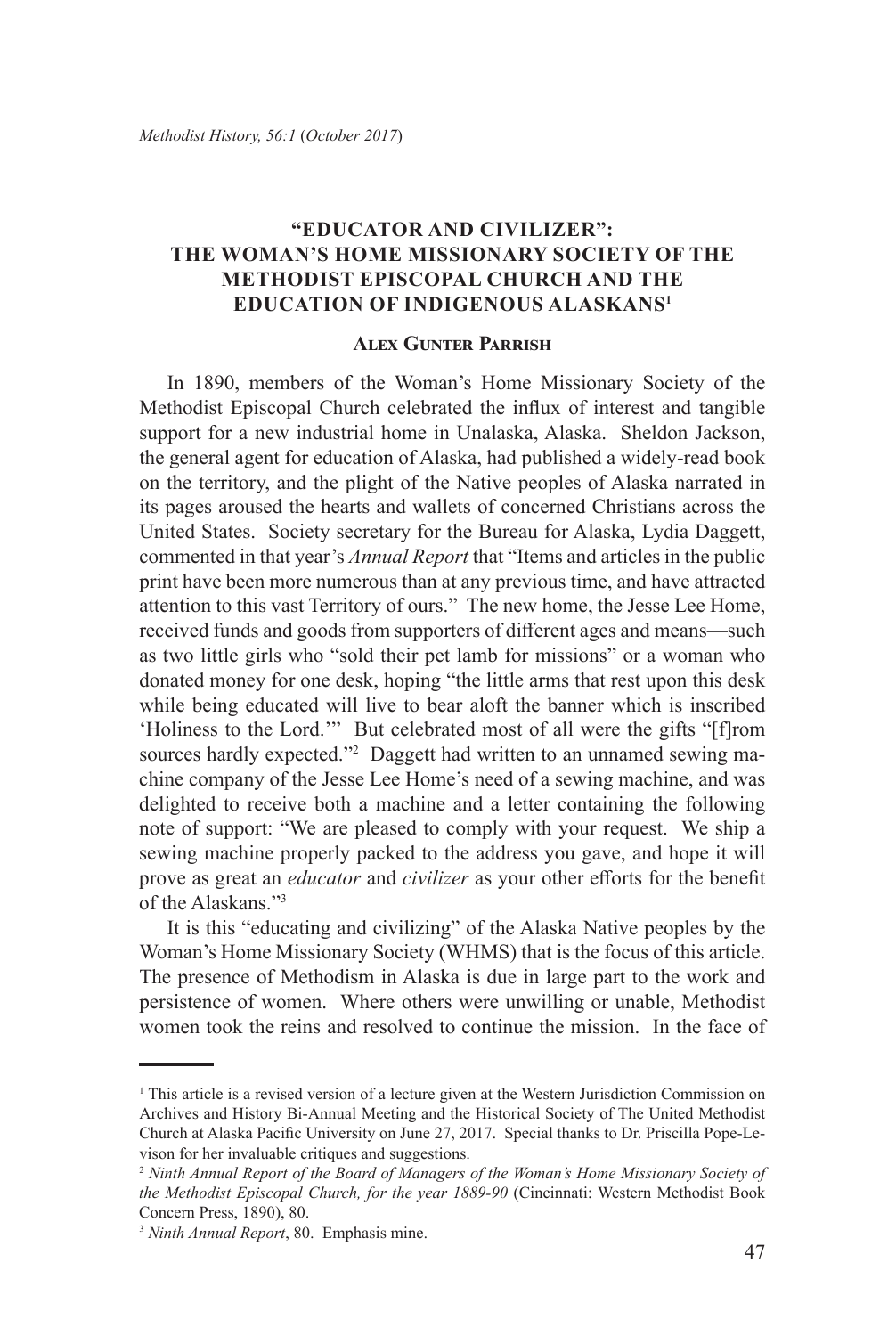danger, opposition, and even death, it was the women of the WHMS who advanced the cause of Methodism in Alaska. During its existence from 1880 to 1940, the Society aimed to missionize Alaska through educational initiatives that joined American Protestant values with ideals of citizenship, designed to integrate Alaska Native peoples into American society. These initiatives included industrial schools that taught American Protestant domesticity to indigenous women and children, as well as formal classroom education that attempted to replace indigenous cultures with an idealized American culture.

Society historian Ruth Esther Meeker described the Woman's Home Missionary Society as "rooted in the past and linked to what the brethren frequently mentioned as the 'peculiar gifts and capabilities of women.'"4 The Society was recognized by the General Conference in 1880,<sup>5</sup> and was officially recognized in the *Discipline* in 1884.<sup>6</sup> The first president of the Society was then-First Lady of the United States, Lucy Webb Hayes. The Society was focused on missionary efforts in the United States and its territories to which women were specially equipped. While foreign missions were important, the United States and its territories were vital mission fields, for "[in] the homes of a people are the hidden springs of national character, and a stream cannot rise higher than its fountain-head."<sup>7</sup> The home became the locus and microcosm for Christian civilization. Thus, training schools, publications, evangelistic efforts, activity among poor blacks and whites, and social activism were a few of the many ministries enacted by the Society, intended to redeem the home life of the United States. Most of what the Society did was in service to Christian education, which was "the watchword" of the Society.<sup>8</sup> When the doors to Alaska were opened, the Society promoted education as the key to winning the territory for Christ.

This education was informed by a set of values, which were shaped through the ideological force of maternalism. Priscilla Pope-Levison, in a recent article, described maternalism as it was applied by nineteenth-century Methodist women. By examining the deaconess movement and the Woman's Home Missionary Society, and especially the popular literature and novels written by and for Methodist women, Pope-Levison argued that

maternalism was not simply a compromise to mollify a male church hierarchy but an ideology that these women embraced and perpetuated among a wide swath of the

<sup>4</sup> Ruth Esther Meeker, *Six Decades of Service 1880-1940: A History of The Woman's Home Missionary Society of the Methodist Episcopal Church* (Cincinnati: Steinhauser, 1969), 1. She later described the "peculiar gifts and capabilities" as the "feminine mystique."

<sup>5</sup> R. E. Smith, *The Woman's Foreign and Home Missionary Manual* (New York: Eaton & Mains, 1912), 17, digitized by the Internet Archive in 2011 with funding from Drew University and a grant from the American Theological Library Association. Accessed at www.archive.org on 7 Nov 2015.

<sup>6</sup> Russell Richey, Kenneth E. Rowe, and Jean Miller Schmidt, *American Methodism: A Compact History* (Nashville: Abindgon Press, 2012), 128-129.

<sup>7</sup> T. L. Tomkinson, *Twenty Years' History of The Woman's Home Missionary Society of the Methodist Episcopal Church 1880-*1900 (Cincinatti: The Woman's Home Missionary Society of the Methodist Episcopal Church, 1903), 1.

<sup>8</sup> Tomkinson, *Twenty Years' History*, 4.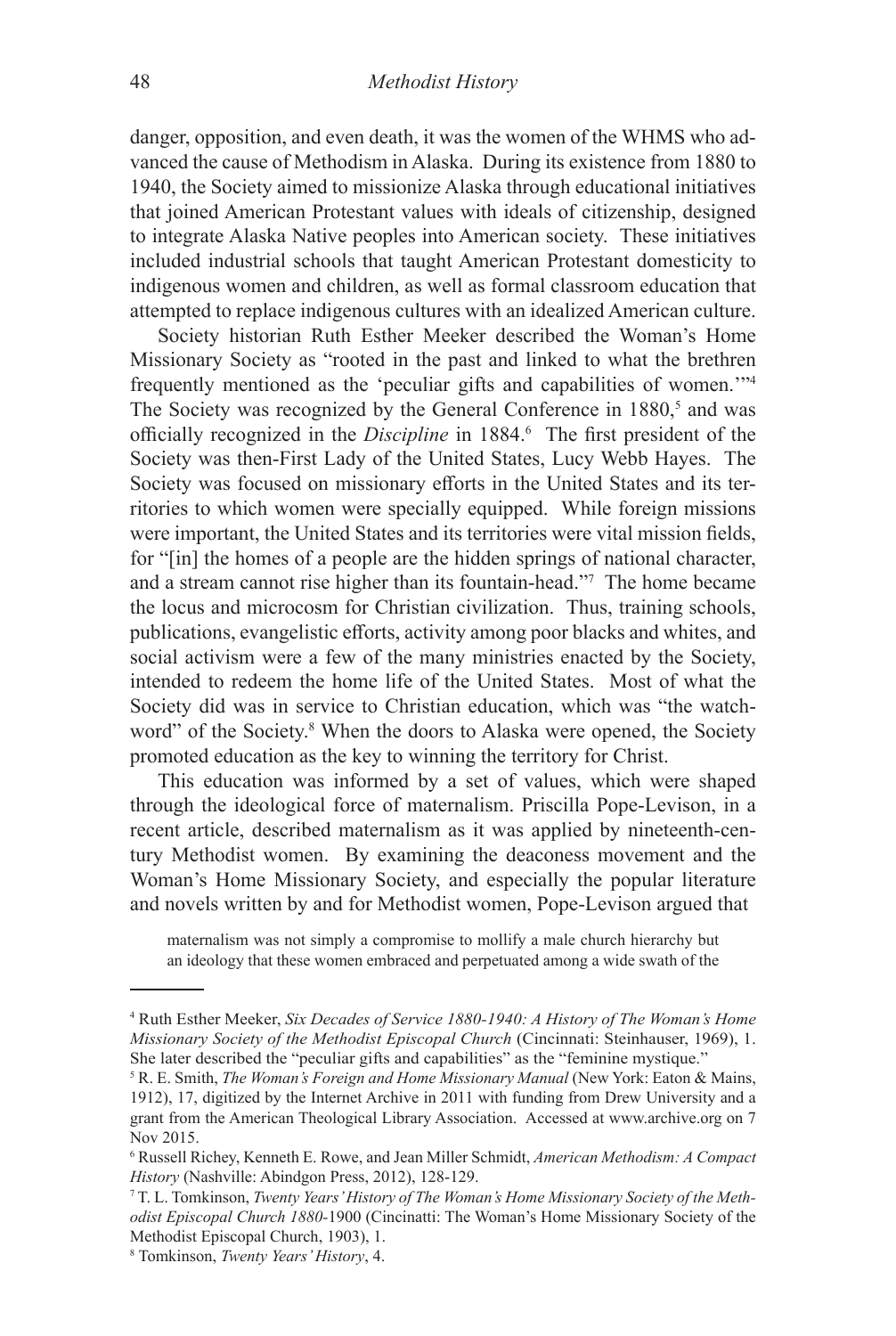faithful. In other words, the maternalistic ideology disseminated by women in the [WHMS] and the deaconess movement . . . restricted women by their own rhetoric and strategy to "mothering not governing."9

In other words, maternalist ideology cast the women of nineteenth-century Methodism as mothers in and to the church and the nation. Pope-Levison's analysis ends in the nineteenth century, but the ideology and rhetoric continued well into the twentieth century, and, in many ways, remained the ideological core of the Home Mission movement. As will be shown in this lecture, mothering was central to the Society's efforts to educate and Americanize Alaska Native children.

While maternalism kept women in subordination to men, the Alaska mission was a unique laboratory for the subordinationism to be tested and stretched. Between 1881 and 1891 the Society allocated nearly \$50,000 dollars to the Alaska mission.10 According to the *Annual Reports*, this money was donated by the women of the Society and collegial parties, but not from the Methodist Episcopal Church's missionary committees. The Alaska Bureau Secretary for the Society, Lydia Daggett, connected the Society's mission efforts with Sheldon Jackson, the general agent of education for Alaska for the United States government. Jackson commissioned and supported official male teachers and paid them through government funds. The Society commissioned female helpers, sometimes the spouse of the teacher, and supported her in the mission.<sup>11</sup> What had the Methodist Episcopal Church given? According to Lydia Daggett, "The great Methodist church has expended the magnificent sum of *thirty dollars*, for mission work done by the wife of a Government teacher, who gave her services to our Society and her life—a martyr to discomfort and lack of medical attendance," referring to the death of Society missionary Ethelda Carr in the mid-1880s. Daggett excoriated the church for ignoring the peoples of Alaska for two decades. Her conclusion, however, was not for more involvement from the Methodist church. Rather, she argued, "*Humanity and Christianity call aloud for* [consecrated] *women*" to go to Alaska and to give more money.<sup>12</sup> Daggett had no hope that the Methodist church would expend such money or efforts, and she heartily critiqued the brethren for their disinterest. Further, her rhetoric cordoned Alaska as a mission specifically for Methodist women,

<sup>9</sup> Priscilla Pope-Levison, "'Mothering Not Governing': Maternalism in Late Nineteenth-Century Methodist Women's Organizations," *Methodist History* 55.1&2 (October, 2016 & January, 2017): 32. "Mothering not governing" is a phrase taken by Pope-Levison from Carlolyn DeSwarte Gifford, "Introduction," in *The American Deaconess Movement in the Early Twentieth Century,* ed. by Carolyn DeSwarte Gifford (New York: Garland Publishing, 1987).

<sup>&</sup>lt;sup>10</sup> Funding is listed in each of the *Annual Reports*, though the exact amount given between 1882-1885 is unclear.

<sup>&</sup>lt;sup>11</sup> Fifth Annual Report of the Board of Managers of the Woman's Home Missionary Society of *the Methodist Episcopal Church, for the Year 1885-86* (Cincinnati: Western Methodist Book Concern Press, 1886), 93.

<sup>&</sup>lt;sup>12</sup> Sixth Annual Report of the Board of Managers of the Woman's Home Missionary Society of *the Methodist Episcopal Church, for the Year 1886-87* (Cincinnati: Western Methodist Book Concern Press, 1887), 56. Emphasis original.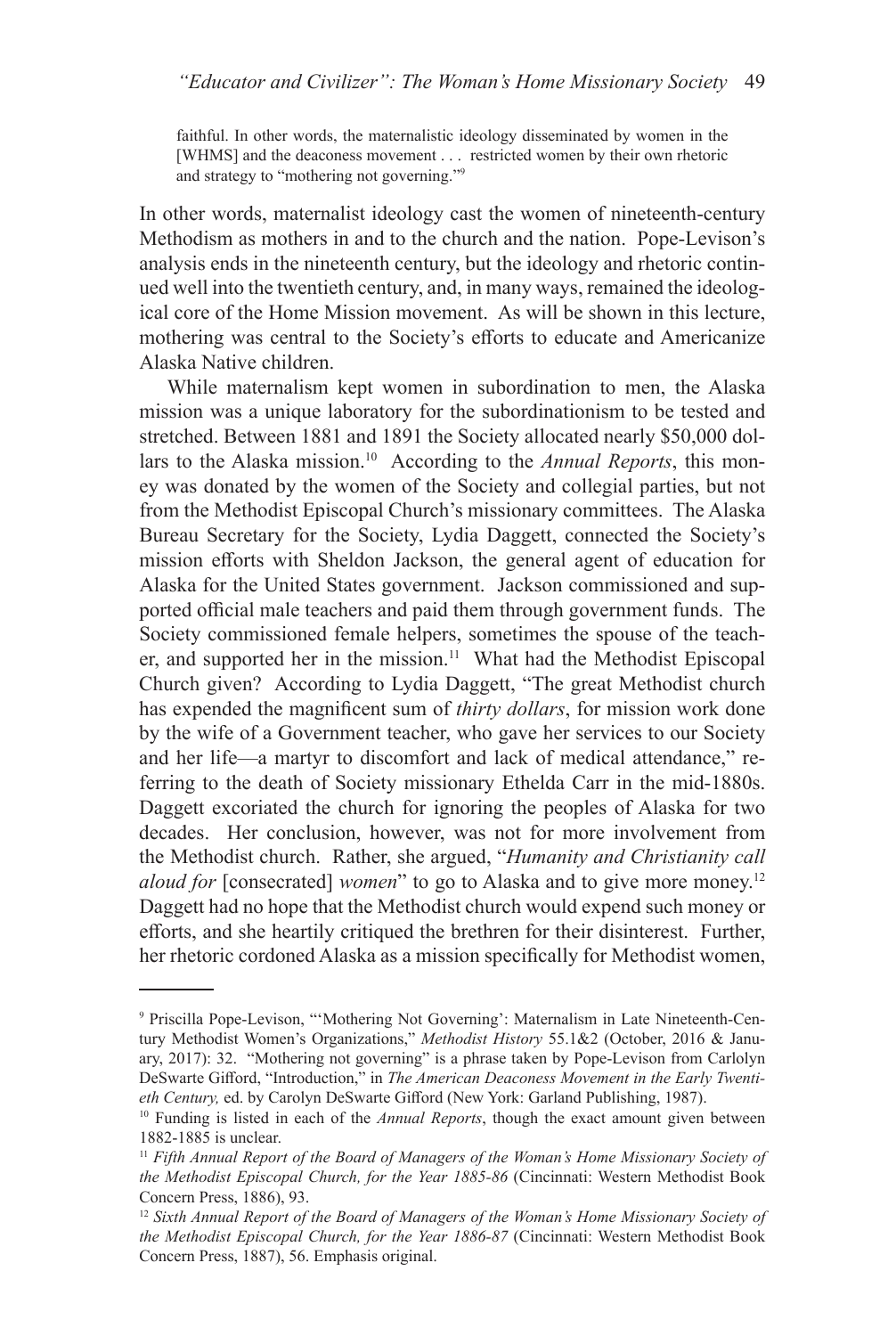and not for the larger Methodist Church.

Such ideas were furthered when the leadership of the church supported a proposed but ultimately defeated constitutional amendment that would have made government support for religious education unlawful. The intent of this failed piece of legislation was to block Roman Catholics from receiving government aid for education.13 Though the legislation was not passed, the church, in supporting the effort, ruled that its missionary societies and auxiliaries would no longer accept government financial assistance.14 This nearly struck a death-blow to the Society's Alaska mission. However, the Society sustained the work through reclassifying the Alaska mission and through internal fundraising. Of note is the fact that support for the male missionaries, previously covered by the United States government, passed to the women of the Woman's Home Missionary Society.15 In other words, the breadwinning that had been provided by the government and might have been provided by the leadership of the Methodist Episcopal Church was provided by the women of the Woman's Home Missionary Society.

As mentioned previously, the Society partnered with Sheldon Jackson, an ordained Presbyterian who was the general agent of education for Alaska. This partnership informed and shaped the strategies and values of the educational initiatives. Before becoming fascinated with Alaska, Jackson had worked as an educator to the Choctaw Nation as early as 1858.16 This experience among the indigenous Choctaws formed his ideology concerning indigenous peoples and the methods of Americanizing indigenous youth. Such efforts included a strong disciplinary element designed to drive out Native culture and replace it the values of Protestant American civilization.<sup>17</sup>

The first place Jackson visited and worked in Alaska was Wrangell in

<sup>&</sup>lt;sup>13</sup> "Home Rule or Rome Rule," September 15, 1889, and "Against Sectarianism," December 26, 1889, *New York Times*. Accessed at http://query.nytimes.com/mem/archivefree/pdf?res=9800EEDF1130E633A25756C1A96F9C94689FD7CF and http://query.nytimes.com/ mem/archivefree/pdf?res=9802EFDD1E30E633A25755C2A9649D94689FD7CF.

<sup>&</sup>lt;sup>14</sup> *Journal of the General Conference of the Methodist Episcopal Church Held in Omaha Ne-<br><i>braska May 2- 26, 1892*, ed. by David S. Monroe (New York: Hunt & Eaton, 1892), 167.

<sup>&</sup>lt;sup>15</sup> Twelfth Annual Report of the Board of Managers of the Woman's Home Missionary Soci*ety of the Methodist Episcopal Church, for the Year 1892-93* (Cincinnati: Western Methodist Book Concern Press, 1893), 43-44; *Thirteenth Annual Report of the Board of Managers of the Woman's Home Missionary Society of the Methodist Episcopal Church, for the Year 1893-94*  (Cincinnati: Western Methodist Book Concern Press, 1894), 87. The government support lasted for approximately six years (between 1886 and 1892). While short, this period was where the Alaska mission saw four husband and wife teams and two unmarried female missionaries in two different regions (see *Fifth Annual Report*, 93; *Sixth Annual Report*, 55; *Ninth Annual Report*, 10, 81; *Tenth Annual Report of the Board of Managers of the Woman's Home Missionary Society of the Methodist Episcopal Church, for the Year 1890-1891* [Cincinnati: Western Methodist Book Concern Press, 1891], 74, 75).

<sup>&</sup>lt;sup>16</sup> Robert Laird Stewart, *Sheldon Jackson: Pathfinder and Prospector of the Missionary Vanguard in the Rocky Mountains and Alaska* (New York: Fleming H. Revell Company, 1908), 38. <sup>17</sup> Norman J. Bender, *Winning the West for Christ: Sheldon Jackson and Presbyterianism on the Rocky Mountain Frontier, 1869-1880* (Albuquerque: U New Mexico P, 1996), 7. Bender cites a letter from Jackson to his parents which explains that he did not like the punishment, but was encouraged by the other teachers to administer the whippings.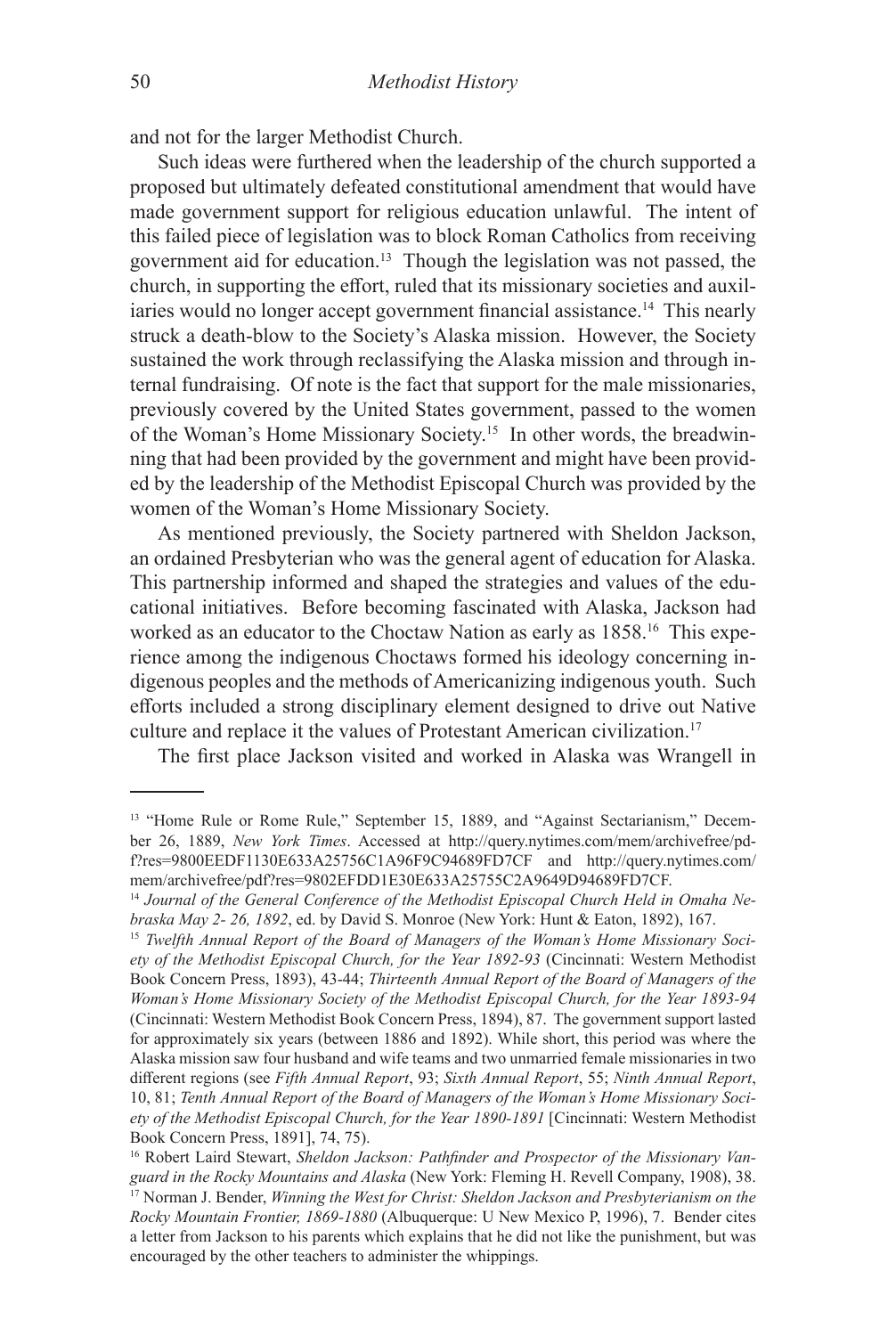1877.18 Jackson's primary aim was to have a system of government established in Alaska instead of military regulation. After much effort and failure, a bill passed in Congress in 1884 that established a local government for Alaska. The bill was an important step for work in Alaska, as it gave authority to the president to appoint leadership within the territory. With its passing, \$25,000 was given for Alaskan education, and soon thereafter Jackson was appointed general agent for education in Alaska.19 As general agent for education Jackson appointed teachers for the children, and he set his sights on Protestant men who would bring civilizing religion with them.

Of special importance for connecting Jackson with the Protestantization of Alaska is the Comity Agreement Jackson struck with several Protestant denominations, which divided Alaska into jurisdictions for each denomination to missionize without encroaching upon other Protestant denominations. Comity agreements were common in the nineteenth century, as they "[prevented] disagreements among the mission personnel and [reduced] confusion among converts and potential converts by a duplication of effort in the mission field."20 The Comity Agreement was developed during the mid-1880s, and was supported by the denominations and the government.<sup>21</sup> This established the regions the Methodists were originally supported to missionize, which was primarily the southwestern region.

In summary, the Society practiced maternalism in its mission, which led them to exert feminine, motherly influence upon the nation and church. Although the women of the Society were subordinate to the male leadership of the denomination, the lack of support from the leadership of the Church in the first few decades of the mission provided the women of the Society an avenue to challenge the men and even call their leadership into question. Additionally, Sheldon Jackson's influence on the Society's and wider Methodist education philosophies cannot be overstated. Like many in the era, Jackson promoted a form of Protestantism that conflated white American values with purported Christian morals. Jackson provided the framework by which the Society educated Native peoples. Society education promoted industry, resourcefulness, and the Protestant Christian religion—all while attempting to remove indigenous culture. This framework is the focus of the following analysis.

The education strategy of the Society problematized Native culture and elevated the culture of white American Protestants as the primary force for the redemption of the world. This redemption was accomplished through a maternalistic lens, whereby the women of the Society mothered Native peo-

<sup>18</sup> Claus-M. Naske and Herman E. Slotnick, *Alaska: A History of the 49th State* (Grand Rapids, MI: William B. Eerdmans Publishing Company, 1994), 64.

<sup>19</sup> Naske and Slotnick, *Alaska*, 65.

<sup>&</sup>lt;sup>20</sup> Julie Manville and Ross Maller, "The Influence of Christian Missionaries on Alaskan Indigenous Peoples," pp. 3-26, in *Interdisciplinary Journal of Research on Religion*, vol. 5, article 8 (2009), 5, accessed via ATLA database, 16 April 2016.

<sup>21</sup> Maria Shaa Tláa Williams, "The Comity Agreement: Missionization of Alaska Native People," *The Alaska Native Reader*, 153.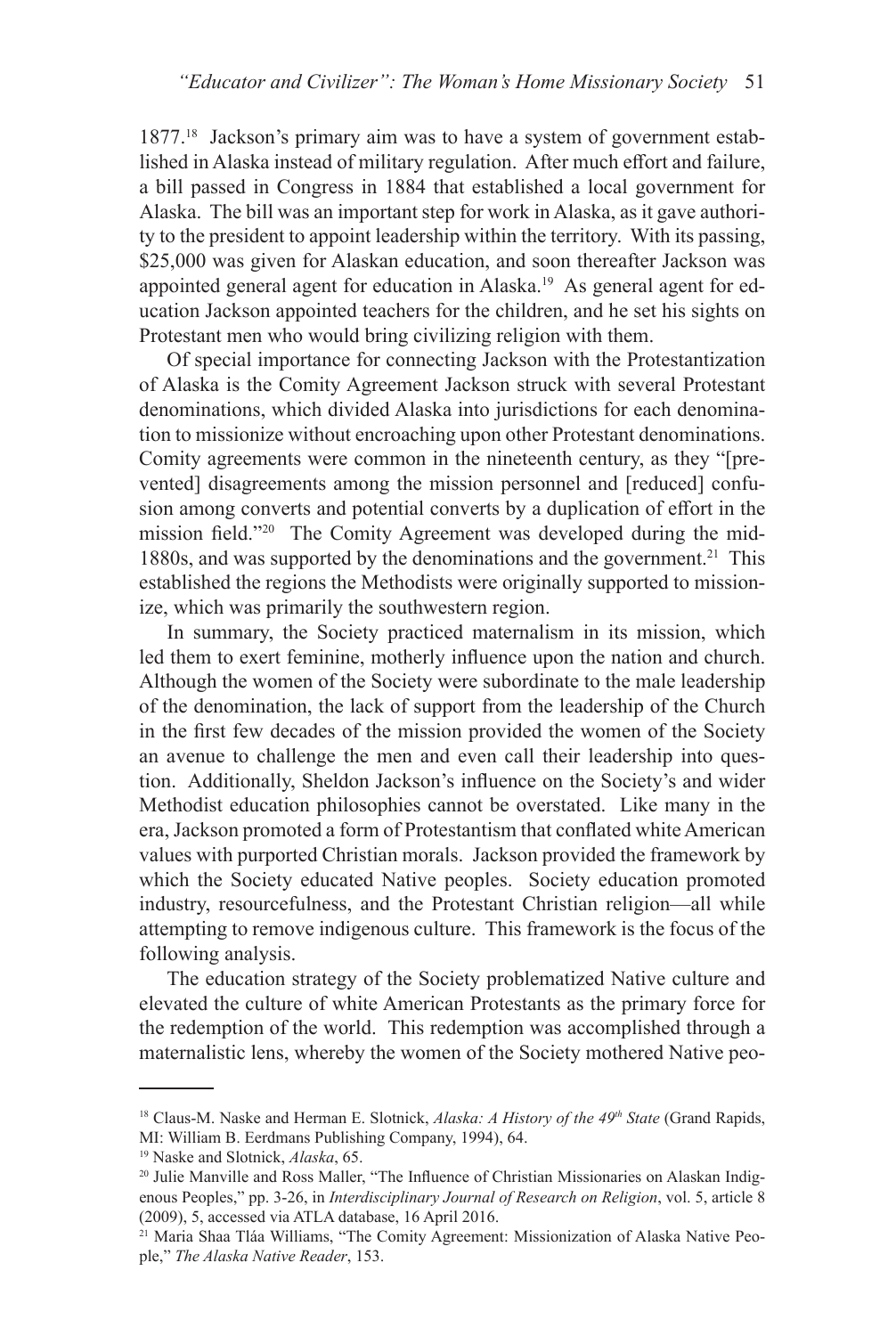ples, who, in the view of the Society, desperately needed Christian domesticity. Consider, for example, this excerpt from the Annual Address given by Mrs. E. L. Albright to the Society on November 1, 1903:

For many centuries the progress of humanity seems to have depended on the progress of one great branch of the human family—the Aryan branch. From time to time its advancing civilization has come face to face with the most primitive races; and in such cases the Aryan civilization must do one of two things: it must exterminate or civilize. With the American Indian for many years the process of extermination by force of arms prevailed; but an aroused Christian sentiment protesting against this abuse and wrong has for some years been insisting upon an extermination of savagery through Christian education. We believe that "as savage tribes they must die, but that as individuals they may be saved by a new birth into a better and nobler life." In the mission schools sustained by our Society we are teaching Indian children and their parents to speak English, to become self-supporting, to establish Christian homes,—teaching that will enable them to take their place side by side with white men as American citizens. These schools also make it possible for a better class of white citizens to live among them without damage. An educated Indian is a civilized man, and as capable of caring for himself as the majority of the world; but he needs to be taught many things that his civilized white neighbor learns either by inheritance or association . . . . A problem similar to our Indian problem presents itself in Alaska, with the opening of the new era in that country following the development of the industries of fisheries, canneries, lumber-camps, and gold and quartz mining. The question is before us as to whether the native population, some of whom are savage tribes, shall be left to produce under the encroachments of the incoming whites a new crop of costly cruel Indian wars, or whether Christian education shall make of them useful factors in the new civilization  $\dots$ .<sup>22</sup>

Note the language used in the Address: Nativeness was a pestilence that needed to be exterminated. The burden was to save the people from themselves. A primary way the Society intended to save Native peoples was through training in domesticity.

The domestic training of the Society was predicated on the notion that Native culture was by definition heathenish and literally unclean. Society missionary Ethelda Carr, memorialized in a previously quoted message by Lydia Daggett, died from the harsh conditions and disease. Such a death was viewed as evidence of the inherent uncleanliness of Native culture. Missionaries, business people, and prospectors brought numerous diseases previously unknown in Alaska. One health professional at work in the early to mid-twentieth century explained the cause and effect of these epidemics:

For more than a century, Native Alaskans had been victims of smallpox, influenza, typhoid fever, respiratory diseases, and the rampant tuberculosis and measles . . . . Traditionally, people who lived from the bounty of the land cared for their orphan children, but these diseases had devastated whole villages, including otherwise healthy adults who would have taken care of the children. Many white people came to Alaska to treat victims of the diseases that other white people had brought.<sup>23</sup>

<sup>22</sup> *Twenty-Second Annual Report of the Board of Managers of the Woman's Home Missionary Society of the Methodist Episcopal Church, for the Year 1902-03* (Cincinnati: Western Methodist Book Concern Press, 1903), 83-84.

<sup>23</sup> Penelope S. Easton, *Learning to Like Muktuk: An Unlikely Explorer in Territorial Alaska*  (Corvallis, OR: Oregon State UP, 2014), 25.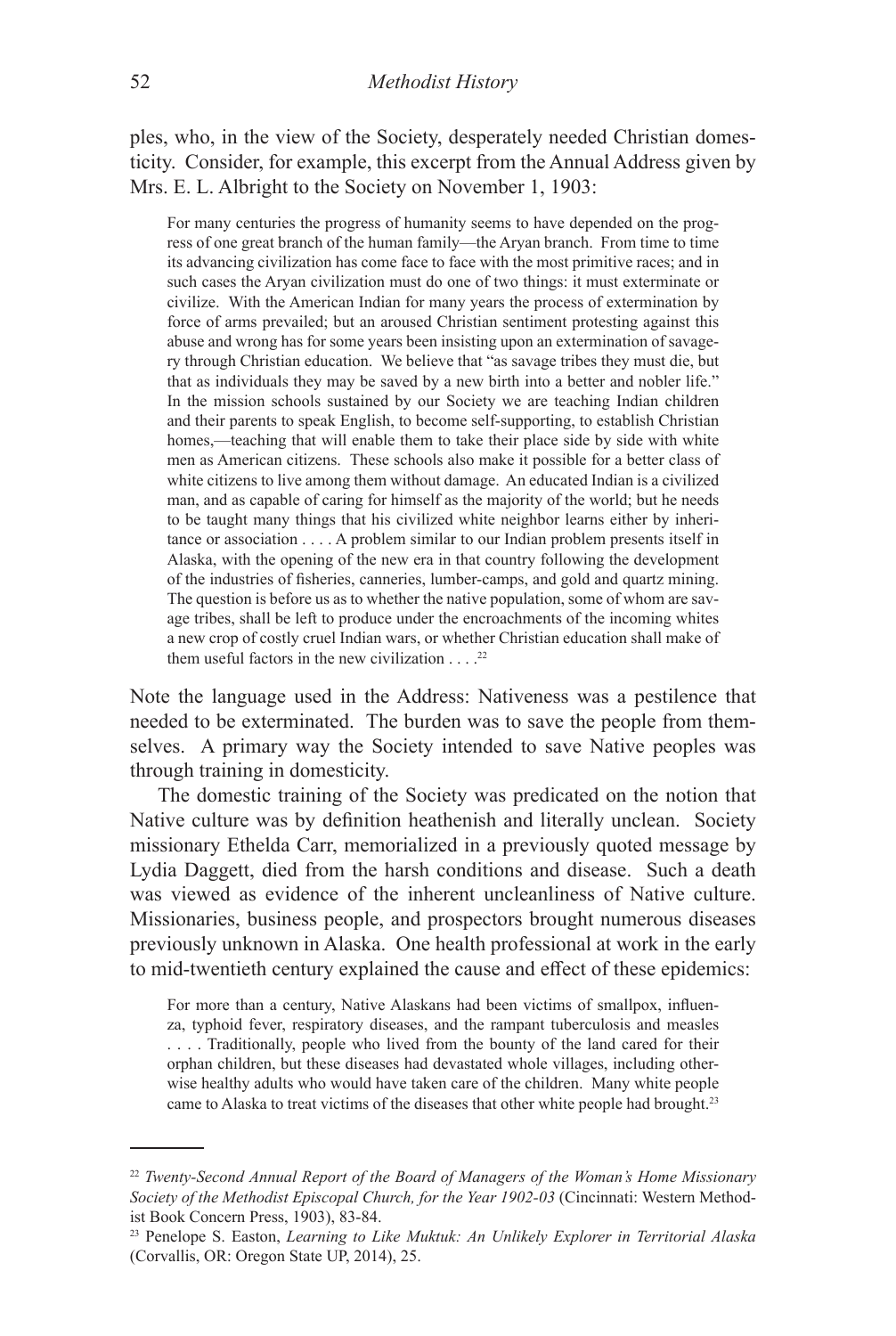Outside the scope of this lecture is the healthcare initiatives the Society implemented during their time in Alaska, influenced by similar ideological foundations as the educational endeavors.

Though the Society held Native cultures in low esteem, they frequently defended Native cultures when government activity threatened their survival. The reindeer plan at Sinuk, which introduced reindeer from Siberia for training in farming and herding,<sup>24</sup> truly epitomized the tensions and contradictions the Society expressed concerning the Natives during this era. The conversations and statements about the Alaska work in the *Annual Reports* are, however, ambivalent. The advocacy against government destruction of Native land, foodways, and culture was strong within the Society literature. Some reports would laude Natives for their unique and impressive history of survival, $25$  or cite a government official who praised the superior intelligence of the Natives in Alaska.26 They offered scathing indictments of government activity in Alaska, which stole from the Natives' "rightful heritage"<sup>27</sup> and made them "paupers . . . fed and clothed by the government," and subjected these "brothers and sisters" to the scourge of drunkenness and disease directly caused by government presence in the territory.<sup>28</sup> Yet, these indictments and advocacies were influenced by the underlying presuppositions concerning the limits of Native intelligence and agency and the need for a civilizing, Americanizing gospel.<sup>29</sup> The tuberculosis that ravaged Native communities was concluded to be their own fault, a theory supported by the fact that no white people "so far as we know [were] ever touched by the *great white plague* . . . ." The subsistence lifestyle destroyed by government activity had left the Natives at an industrial crossroads, for they had "neither the skills nor the tools  $\ldots$ " to survive in the growing industries of the territory.<sup>30</sup> There was no acknowledgment of Native agency in their own survival or Native consultation for planning. The "brotherhood" rhetoric and its egalitarianism were specious.<sup>31</sup> In reality, the "poor Natives" were viewed as perpetual children in need of constant care and maternal supervision lest they destroy themselves.32 Thus, in order to confront the problem of Native-ness as early

<sup>24</sup> *Twenty-Sixth Annual Report of the Board of Managers of the Woman's Home Missionary Society of the Methodist Episcopal Church, for the Year 1907-1908* (Cincinnati: Western Methodist Book Concern Press, 1908), 132; and Hanson, *Alaska Native Translations*, 22.

<sup>25</sup> *Thirtieth Annual Report of the Board of Managers of the Woman's Home Missionary Society of the Methodist Episcopal Church, for the Year 1910-11* (Cincinnati: Western Methodist Book Concern Press, 1911), 143, 181.

<sup>26</sup> *Twenty-Seventh Annual Report of the Board of Managers of the Woman's Home Missionary Society of the Methodist Episcopal Church, for the Year 1908-09* (Cincinnati: Western Methodist Book Concern Press, 1909), 53.

<sup>27</sup> *Thirtieth Annual Report*, 182. 28 *Twenty-Seventh Annual Report*, 129-130; *Thirtieth Annual Report*, 181. 29 *Twenty-Eighth Annual Report of the Board of Managers of the Woman's Home Missionary Society of the Methodist Episcopal Church, for the Year 1907-1908* (Cincinnati: Western Methodist Book Concern Press, 1908), 139.<br><sup>30</sup> Twenty-Eighth Annual Report, 139, 140. Emphasis mine.

<sup>30</sup> *Twenty-Eighth Annual Report*, 139, 140. Emphasis mine. 31 *Thirtieth Annual Report*, 182. 32 *Thirtieth Annual Report*, 181; *Twenty-Seventh Annual Report*, 130.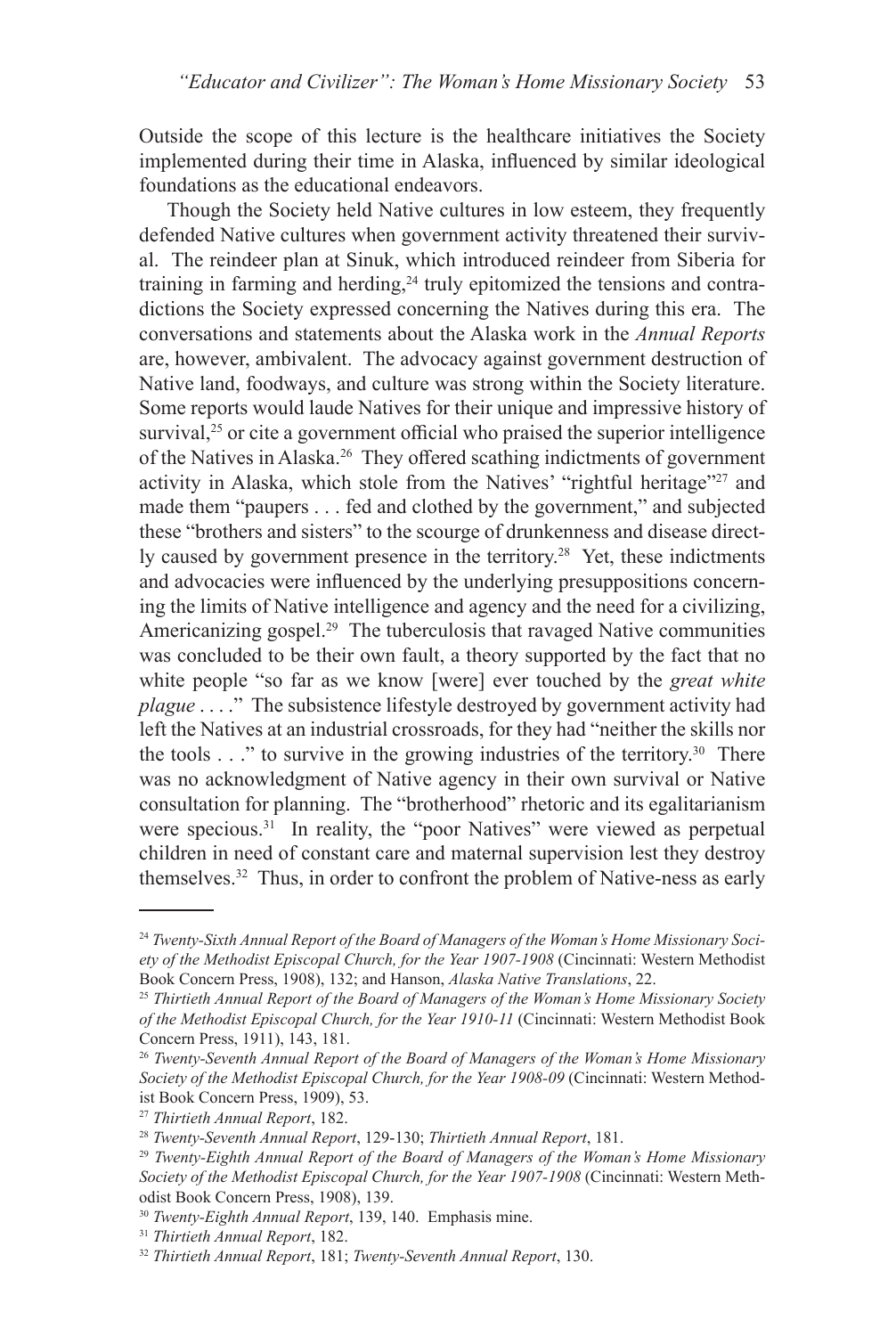as possible, the Society focused heavily on the education of Native children

Perhaps one of the most recognizable and important projects in the history of Protestant missions in Alaska was the result of this educational scheme. The Jesse Lee Memorial Home and Industrial School was imagined, funded, supervised, and supported by the Society. In explanation of why Jesse Lee was the chosen namesake of the home, Daggett reasoned, "Because the indomitable courage and perseverance of Jesse Lee, 'The pioneer of Methodism to new England,' planted Methodism in the extreme East of our land, it was thought eminently proper that his name should be placed on the first piece of Methodist property in the extreme West."33 The prospect of the Jesse Lee Home excited not only the Society but also the peoples in Alaska. Before the original building was even erected in 1889, students had been sent to Unalaska from as far as 600 miles away.34 So large was the demand that the number of students exceeded the number of desks.35 The building of the Home was constantly delayed. Shipping had to be done by companies outside of Society reach, and these companies prioritized other materials over missionary lumber.36 Despite the delays, money continued to be given for the Home and other work.

The account listed in the introduction concerning the sewing machine highlighted the type of education the Native children were receiving—the education of civilization. In order to be useful, these children needed to become civilized and taught skills beneficial to American society. Abandoned were traditional skills and resources. The Gospel of the civilized had rendered these childish things put away. Even for work among the gold miners and other workers in Unga, non-Christian books and materials were requested for evening schools in order to "aid our missionaries in leading these people to a better life."37

Civilizing work occupied most of the attention of the Society. The primary proof of the successful Christianizing and educating of the students was their civilized disposition and usefulness. Consider the report from the Unalaska mission (during the delayed construction of the Jesse Lee Home) in 1891:

One of the most satisfactory things is the gratitude [Native students] manifest for any kindness shown them. Almost without exception they are willing and glad to aid in doing the work of the house. They are remarkably quick to learn what they are best adapted to, and what they greatly prefer to do, and yet are not unwilling to do anything required of them . . . . Miss Richardson says of one who came to the Home: "She had been living out of doors; would stay out for days and nights, sleeping in out-houses or wherever she could find a place. She had a strange looking face, with small, black eyes, and one of the most wicked expression I ever saw . . . . Mr. Tuck found her in a hole in the ground. She refused to come out. When he attempted

<sup>&</sup>lt;sup>33</sup> Sixth Annual Report, 56.<br><sup>34</sup> Eighth Annual Report, 76-77.<br><sup>35</sup> Meeker, Six Decades of Service, 294.<br><sup>36</sup> Tenth Annual Report, 74.<br><sup>37</sup> Tenth Annual Report, 74. In fact, Daggett asked that the materials sent "not be s gious, or they will not be used."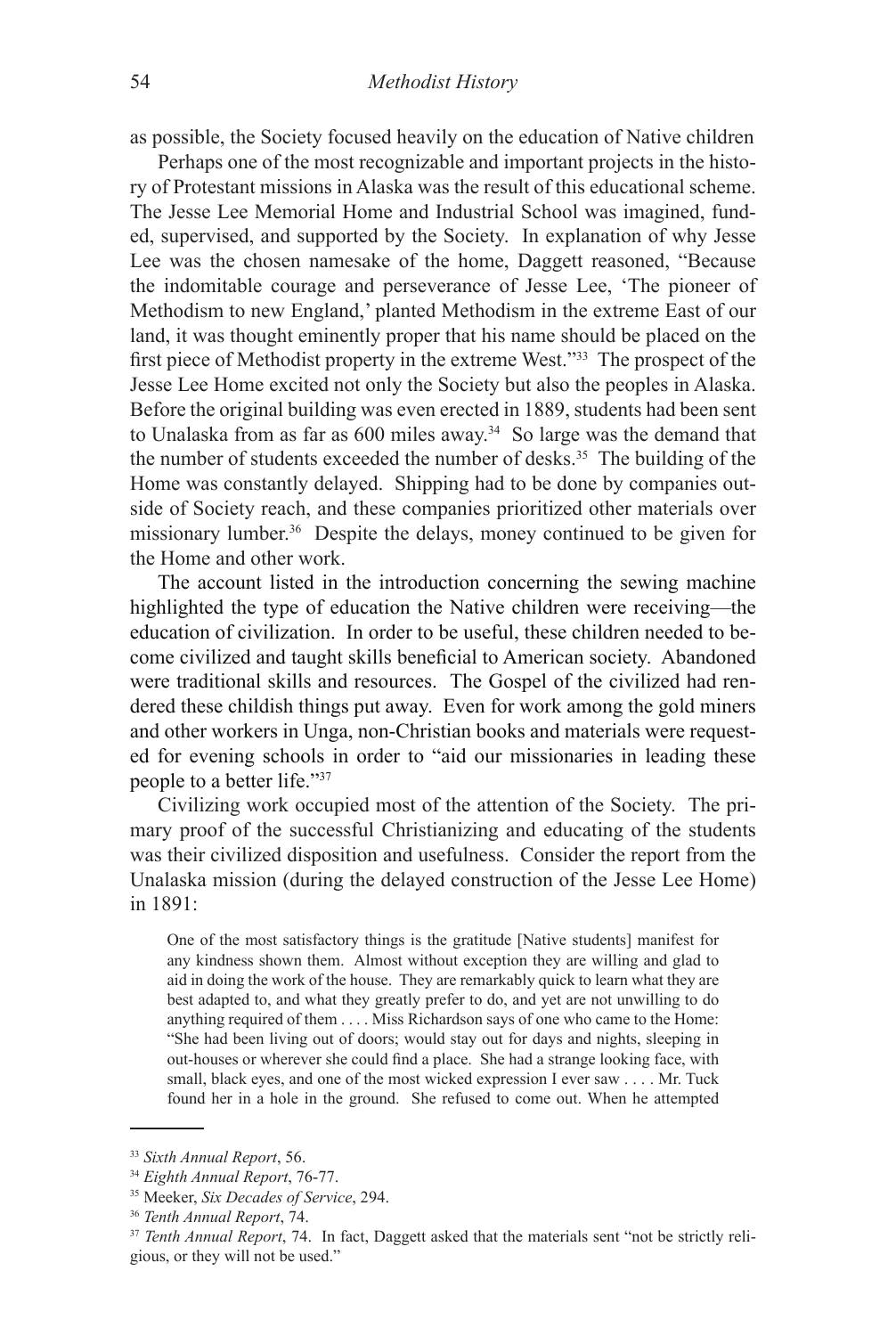to take her out she used her [sic] finger-nails and teeth upon his hands vigorously. He succeeded in getting her out and home, and from that time to the present her improvement has been marked. Even the expression of her face is changing. The old wicked, fiendish look is fast disappearing. She goes about her work singing and seemingly happy."<sup>38</sup>

This work was supported by the United States government, through Sheldon Jackson, until 1892, when the General Conference supported the proposed constitutional amendment that removed government support for religious education.39 While the action nearly crippled the mission to Alaska, a combination of skilled leadership and slow mail service to Alaska meant those serving in the territory were unaware that their funding had been cut off.40 When the missionaries finally received word, they were able to petition personal friends to help continue the work, as they "could not turn [the students] out for the vultures in human shape to destroy."<sup>41</sup> The Jesse Lee Home received much long awaited and much needed improvements, supplies were sent for continued work and sustenance, and the last government appropriation was received. In addition to added safety and comfort, the Society was surprised by the financial support it received from the Alaskans in the schools. The funding from within and turning the operation into a "largely self-supporting" endeavor greatly excited the Society. The good news prompted a bit of boldness, as the Society responded to the previous year's statement from the Missionary Society by saying, ". . . even though the field be small, there are souls there to be saved . . . it is impossible for our Society to do any work there without the presence and moral support of the Missionary Society . . ." and recommended that the missions in Alaska be joined to the Pacific Coast Conferences so that funding, ministers, and teaching could expand.42 The General Missionary Committee unanimously agreed to all of the recommendations of the Society, adding a note of "sympathy and moral support."43 Near the turn of the century, the Methodist Church began its support of the Alaska mission in earnest.

By 1894, the Bureau for Alaska was back to work, finally supported by the brethren and the WHMS. Lydia Daggett had moved on, succeeded for one year by Mrs. H.M. Teller, who was subsequently succeeded by Anna Beiler.<sup>44</sup> The sigh of relief at the continuation of the mission was short. A new enterprise was necessary—a home for boys. In its earliest days, the Jesse Lee Home was focused on girls. With the presence of government schools, the Home provided industrial and domestic training. It was "established among 'the brightest and best class of natives' in the Territory. It provided a

<sup>&</sup>lt;sup>38</sup> *Tenth Annual Report, 75.*<br><sup>39</sup> Journal of the General Conference of the Methodist Episcopal Church Held in Omaha Nebraska May 2-26, 1892, ed. David S. Monroe (New York: Hunt & Eaton, 1892), 167.<br>
<sup>40</sup> Meeker, *Six Decades of Service*, 291.<br>
<sup>41</sup> Thirteenth Annual Report, 87.<br>
<sup>42</sup> Twelfth Annual Report, 43-44.<br>
<sup>43</sup> Twelfth Annual Repo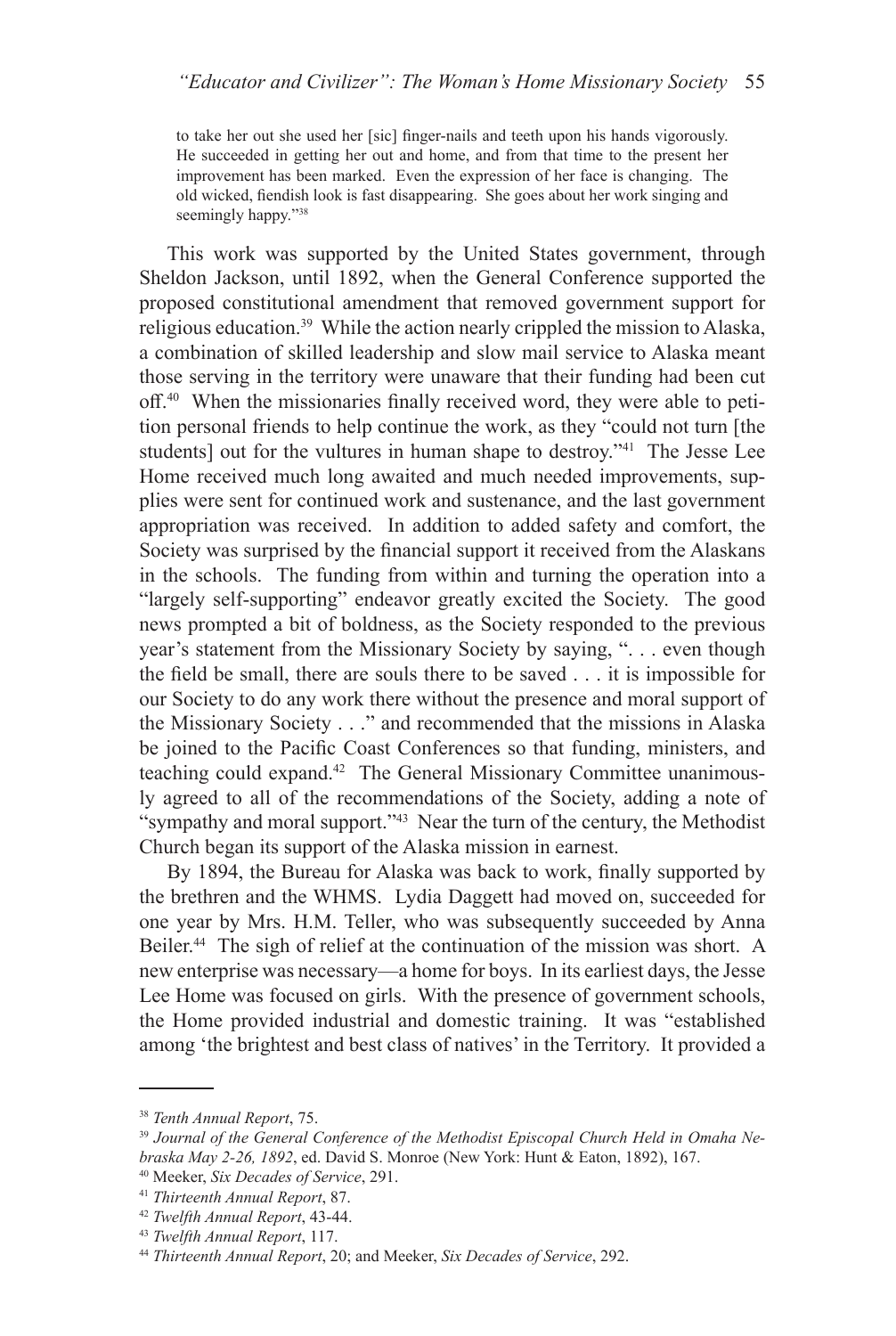safe place for 'friendless girls' who within a few years could be trained 'for missionary work among the heathen tribes.'" The Russian Orthodox maintained a boarding school for Native boys, and the idea of women training and missionizing girls and boys was promising for the Society.45 The home for boys also functioned as an industrial school, where boys were taught how to garden and raise chickens.46 The acclamation of Alaska Native communities into the newly established American society through conversion and industrialization were keys to Native survival in this educational philosophy.47 The skills and practices that had sustained Native communities for centuries were again replaced by American commercial enterprises and ideals. One *Annual Report*, concerning the new home, argued, "[In] the past [the indigenous population] subsisted by hunting and fishing; but now they [need] education to enable them to labor for the Americans, who have established commercial stations upon the islands, and employ the natives in lading and unlading."48

Some children were orphaned and abandoned as a consequence of the introduction of liquor into the territory by American tradesmen.<sup>49</sup> The raising up of able, Christian Native young men was envisioned as a cure for the lowly state of the peoples. The training of girls was necessary, but if no boys were saved and trained, how could Christian families be wrought? Thus it was "very desirable that we should do something for the boys to bring them under Christian influence and training, so that by and by *Christian* homes will be dotted all over that great land."<sup>50</sup> The WHMS believed that raising Native boys in an environment of idealized Protestant masculinity would ensure the survival of the Native Christian family.<sup>51</sup>

The United States elevated the very status of the Native population, or so surmised Mrs. Beiler: "were they not under the Stars and Stripes, would be classed among the most benighted of heathen people."52 By 1896, the effects

<sup>45</sup> Raymond L. Hudson, *Family After All: Alaska's Jesse Lee Home, Volume I, Unalaska, 1889- 1925* (Walnut Creek, CA: Hardscratch Press, 2007), 21, with uncited quotations of Lydia Daggett from 1888.

<sup>&</sup>lt;sup>46</sup> *Thirteenth Annual Report*, 88.<br><sup>47</sup> Hudson, *Family After All*, 14.<br><sup>48</sup> *Seventeenth Annual Report of the Board of Managers of the Woman's Home Missionary Society of the Methodist Episcopal Church, for the Year 1897-98* (Cincinnati: Western Methodist Book Concern Press, 1898), 25.

<sup>49</sup> This was a national issue, and not just among indigenous peoples. The fight for temperance and dry communities was in full swing. However, relief supplies for those homes crippled by alcoholism were difficult to come by, particularly by already marginalized communities. See especially *Sixteenth Annual Report of the Woman's Home Missionary Society of the Methodist Episcopal Church, for the Year 1896-97* (Cincinnati: Western Methodist Book Concern Press, 1897), 105-106.

<sup>50</sup> *Fourteenth Annual Report of the Woman's Home Missionary Society of the Methodist Episcopal Church, for the Year 1894-1895* (Cincinnati: Western Methodist Book Concern Press, 1895), 109. Emphasis original.

<sup>&</sup>lt;sup>51</sup> It should not be ignored that it was women who focused on raising the Native boys to model an idealized Protestant masculinity.

<sup>52</sup> *Fourteenth Annual Report*, 29.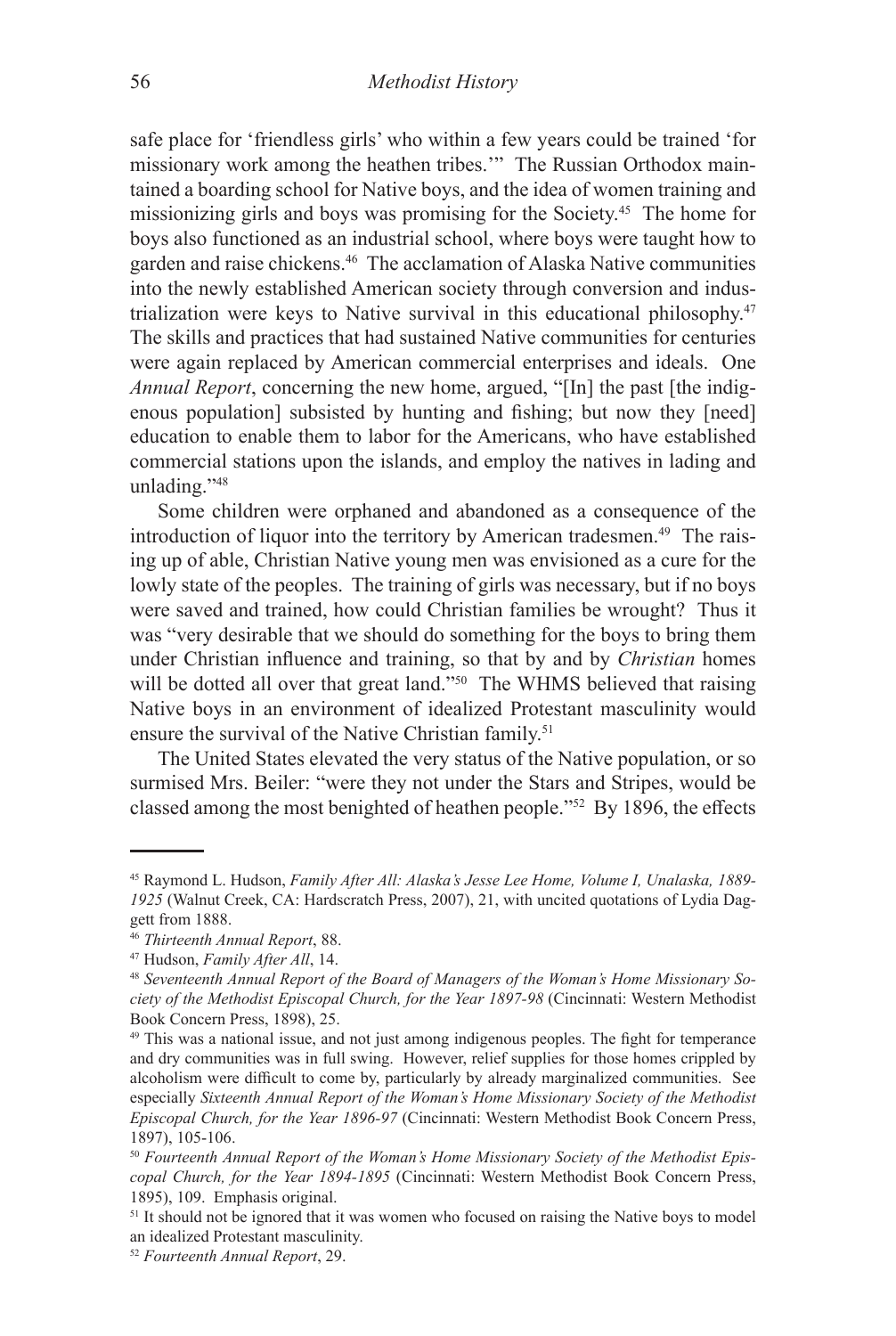of the civilizing Gospel were purportedly evident in the lives and homes of the converts:

The joyous news of seven conversions has been reported to us. The difference with these Aleuts is just as it is with us. When Christ comes into a human soul, and the "Spirit bears witness" that they are his children, a radical change takes place, and is manifested in the spirit of the home. They "go and tell the story" as soon as saved, until the whole household is permeated with peace and joy.<sup>53</sup>

These radical conversions were only possible through the work of Homes like Jesse Lee and the home for boys, for they taught the children how to be good Christians and good Americans, as Mrs. Beiler relayed from a letter from an unnamed commissioner of education in 1896:

The school at Unalaska is made up mainly of girls that are in the Jesse Lee Memorial Home. Being regular in attendance, they have made very rapid progress during the year. Indeed, this is one of the model schools of Western Alaska . . . . Especial attention is invited to the schools on the seal islands. They have been in operation over twenty years, and yet they have not succeeded in teaching a pupil to read or write a word in the English language. Radical changes are absolutely necessary in these respects, if it is the desire of our Government to civilize, educate, and improve this people. They should not only be taught the rudiments of the English language, but also habits of industry, economy, cleanliness, and morality. That these people are quick to learn and susceptible to rapid improvement is demonstrated by the charity school at Unalaska.<sup>54</sup>

## Another government official wrote to Beiler:

An illustration of what can be done: [*sic*] That it is not impossible to establish schools that will be entirely successful in teaching these people to speak, read, and to write the English language, but to train them in more upright and useful methods of domestic life, is shown by the history of the Lee School at Unalaska. At this school have been gathered children from all parts of the Aleutian Chain, and some from the islands of St. Paul and St. George, whose intellectual advancement seemed hopeless. Before two years had passed, these children were able to make themselves well understood in English, while their improvement in manner and character was simply astonishing. This I know from personal observation. The success of the Lee School is due to the personal equation of the individuals presiding over it, and to the fact that the children are removed from their native home influences.<sup>55</sup>

The alleged "unbiased standpoint" from which these observations were made were indicative of the educational philosophy concerning the civilizing education Native children ought to receive.

In 1887 Sheldon Jackson had prepared and implemented his "Rules and Regulations for the Conduct of Public Schools and Education in the Territory of Alaska." In this, he directed that "The children shall be taught in the English language, and the use of school books printed in any foreign languages will not be allowed. The purpose of the Government is to make citizens of these people by educating them in our customs, methods and

<sup>53</sup> *Fifteenth Annual Report of the Woman's Home Missionary Society of the Methodist Episcopal Church, for the Year 1895-96* (Cincinnati: Western Methodist Book Concern Press, 1896), 106. 54 *Fifteenth Annual Report*, 106-107. 55 *Fifteenth Annual Report*, 107.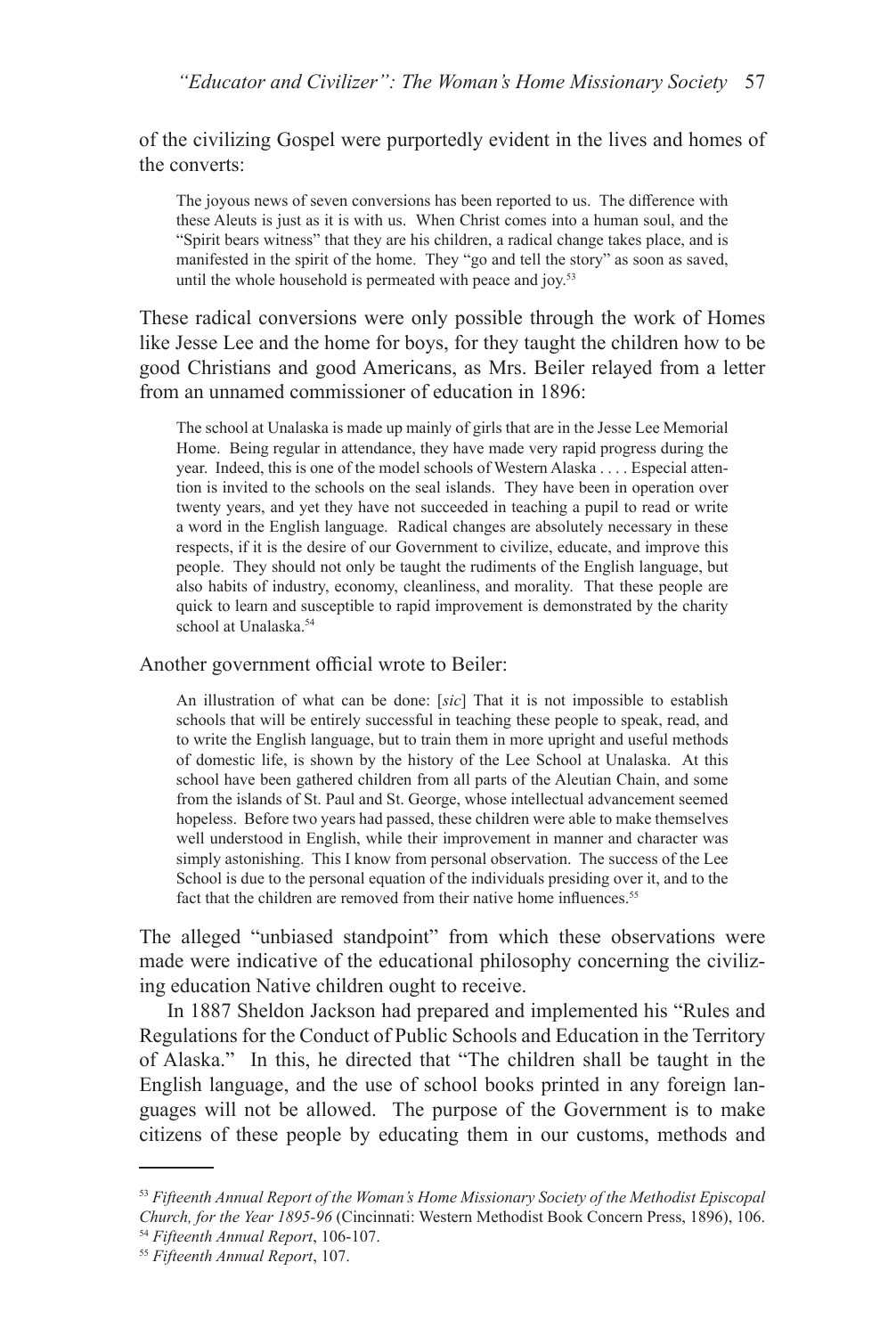language. The children are primarily to speak, read and write the English language . . . ."<sup>56</sup> American teachers influenced by Jackson demanded the Natives be absorbed into white American society. The Stars and Stripes flew above every Home the Society operated as a visual reminder that its residents were trained for God and country.57 Such education exterminated certain languages completely.58

Native agency in survival and acclamation was largely non-existent in Society educational initiatives. Rather, the maternal ideology envisioned a respectable type of Native person and community, with the indigenous peoples essentially mothered into American society. Consider this statement concerning the Jesse Lee Home in the Annual Address of the WHMS by Martha van Marter in the late 1890s:

A single gleaming lighthouse has been set on Alaska's shores by our Society, and as is their way, the women have begun the work at the fountain-head of the home. Boys and girls, saved out of the most dreadful heathen conditions and superstitions, are being civilized and trained into young soldiers of the Cross . . . . [We] have good hope and promise that at least *some* of these young Alaskans will one day be missionary teachers and preachers among their own people.<sup>59</sup>

The vision was expanded a few paragraphs later:

To faith's prophetic eye, vast changes may be wrought in twenty years of the twentieth century. These desert islands have begun to blossom as the rose. Native teachers trained in the Industrial Homes of the Society, native nurses trained in the hospital, which is soon to be a realized hope, go in and out among the people, while little chapels of worship rising here and there, tidy and comfortable Christian homes from which the voice of praise and prayer daily ascend, all reveal the blessed fact that our labor has not been in vain "in the Lord." The faithful workers in the Home now planted on Alaskan soil, under the care of this Society, have been making ready for just such a harvest as this during toilsome years, and with the cumulative power of good behind, and labors shared and supplemented in the native homes by native teachers, what have we not the right to expect for these, our very own home heathen?60

While the vision considered for the good of Native people, it was not necessarily a good the indigenous Alaskans envisioned for themselves. Instead, the agency of Natives was removed in favor of civilizing them out of their "heathen" ways and integrating them into the very society that was attempt-

<sup>56</sup> Sheldon Jackson, "Rules and Regulations for the Conduct of Public Schools and Education in the Territory of Alaska," June 14, 1887, National Archives and Record Administration, Washington DC, RG 75, Records of the Bureau of Indian Affairs, Alaska Division, quoted in Hudson, *Family After All*, 17-18.<br><sup>57</sup> *Sixteenth Annual Report*, 22. Much pride was placed in the flag that flew over the Jesse Lee

Home, which was 12'.by 20', raised atop an 80' pole. See *Sixteenth Annual Report*, 108. 58 Michael E. Krauss, "Native Languages of Alaska," in *The Vanishing Languages of the Pacific* 

*Rim*, ed. Osahito Miyaoka, Osamu Sakiyama, and Michael E. Krauss (New York and Oxford: Oxford UP, 2007), 408.

<sup>59</sup> *Eighteenth Annual Report of the Woman's Home Missionary Society of the Methodist Episcopal Church, for the Year 1898-99* (Cincinnati: Western Methodist Book Concern Press, 1899), 80. Emphasis Original.

<sup>60</sup> *Eighteenth Annual Report*, 83.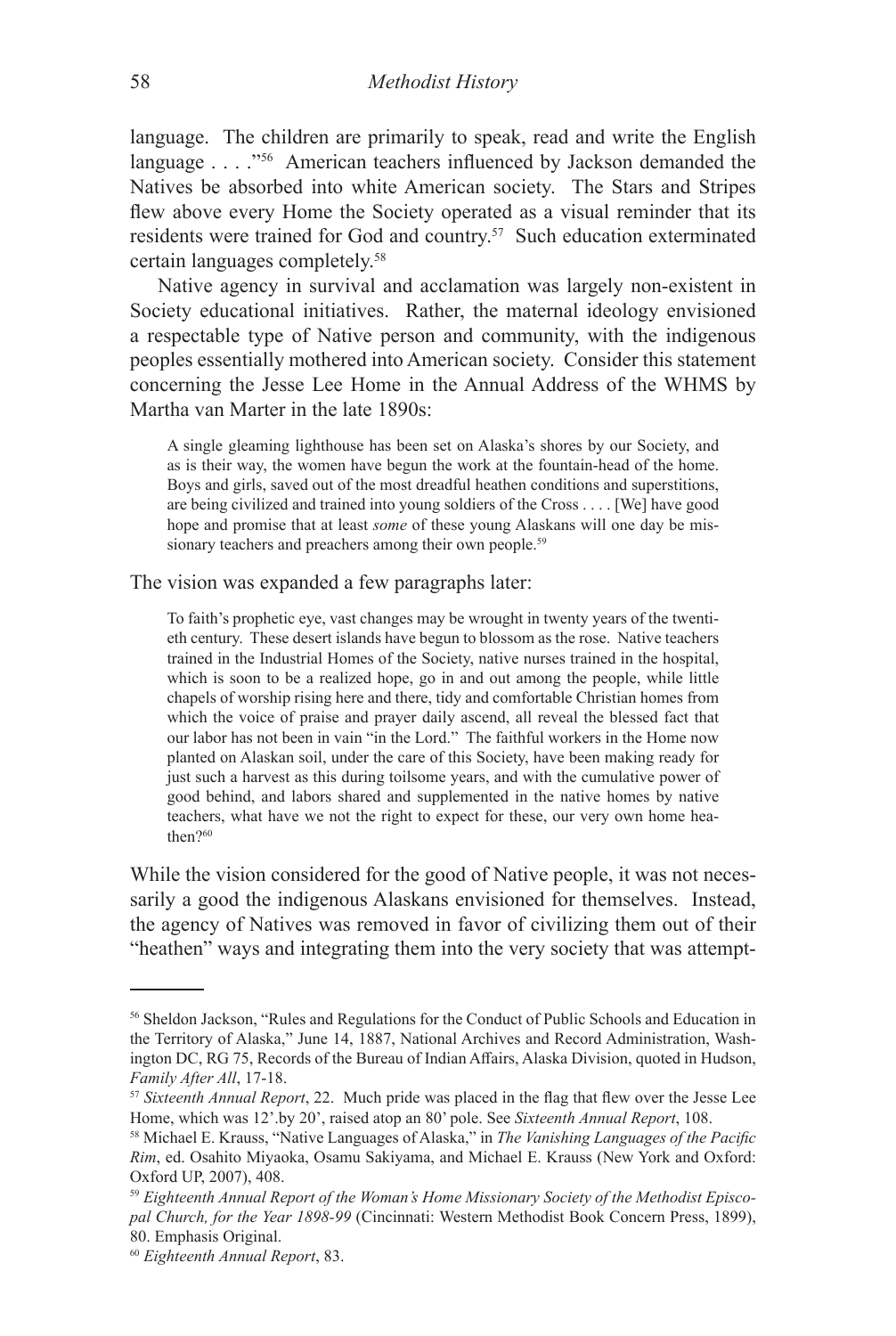ing to strip away their agency. The ideology of early Protestant missions in Alaska, especially with the Society, fetishized and problematized traditional Native cultures, and sought to eradicate those cultures. This ideology was present well into the twentieth century. Writing in 1929, a retiring superintendent of the Unalaska mission wrote:

The native Aleut is timid. Like his Oriental ancestor, he shuts himself up within a wall of reserve and mistrust. He seems to doubt the motives of a man of Caucasian blood. Naturally misunderstanding and mistrusting the white man, the Greek Catholic Church, to which he belongs soul and body, continues to grind into him other superstitions and belies that put him on a level with the heathen of India or of Indo-China. The credence he gives to evil spirits, signs, and omens is pathetic. To break through these superstitions and beliefs is no easy task, but the missionary must do it if he would bring the light of salvation and the uplift of civilization to the benighted lives of these our Aleut Americans . . . . Has the Mission at Unalaska a task? Yes, make the village a fit place in which to live . . . . Win the children and youth from a religion that destroys rather than builds; make Christians and American citizens instead of adherents to a foreign religion and country. Through preaching and teaching, through music and play, through industrial work with the children and mothers, through the medium of good will and helpfulness, the Aleut can finally be won for Christ and loyal citizenship to the United States, of which he is now just a nominal part.<sup>61</sup>

To the Society and its associated ministers, it was the Natives who misunderstood and mistrusted whites, not the other way around. Native-ness was problematized and white-ness was idealized. These ideas dominated the educational ideologies and practices of the Society during its nearly six-decade mission to Alaska.

This article has examined the Woman's Home Missionary Society's education mission to Alaska, arguing that the Society aimed to reach the peoples of Alaska through educational initiatives that joined American Protestant values with ideals of citizenship. Through teaching industry, non-contextual agriculture, and formal classroom learning, the Society attempted to replace indigenous cultures and values with a white, Protestant, American culture. These policies, influenced by Sheldon Jackson, formed the pedagogical ideology for the Society's education initiatives throughout their nearly sixty years in the territory.

This analysis is not an *ex post facto* critique of the Society. Instead, this has been an account of the Society's educational activities as they perceived them. The importance of such analysis extends beyond mere historiography, however. In 1999, the *Anchorage Daily News* reported on an ecumenical meeting sponsored by the Alaska United Methodist Conference that explored what it means to be Native and Christian. $62$  In June of 2010, the conference adopted a vision that included priorities concerning Native Outreach and a

<sup>61</sup> *Forty-Eighth Annual Report of the Board of Managers of the Woman's Home Missionary Society of the Methodist Episcopal Church, for the Year 1928-29* (Cincinnati: Western Methodist Book Concern Press, 1929), 178-179.

<sup>62</sup> See the archives of the *Anchorage Daily News*, Mike Dunham, "Ecumenical Meeting Explores Native Christianity," *Anchorage Daily News* (November 6, 1999), E-6.